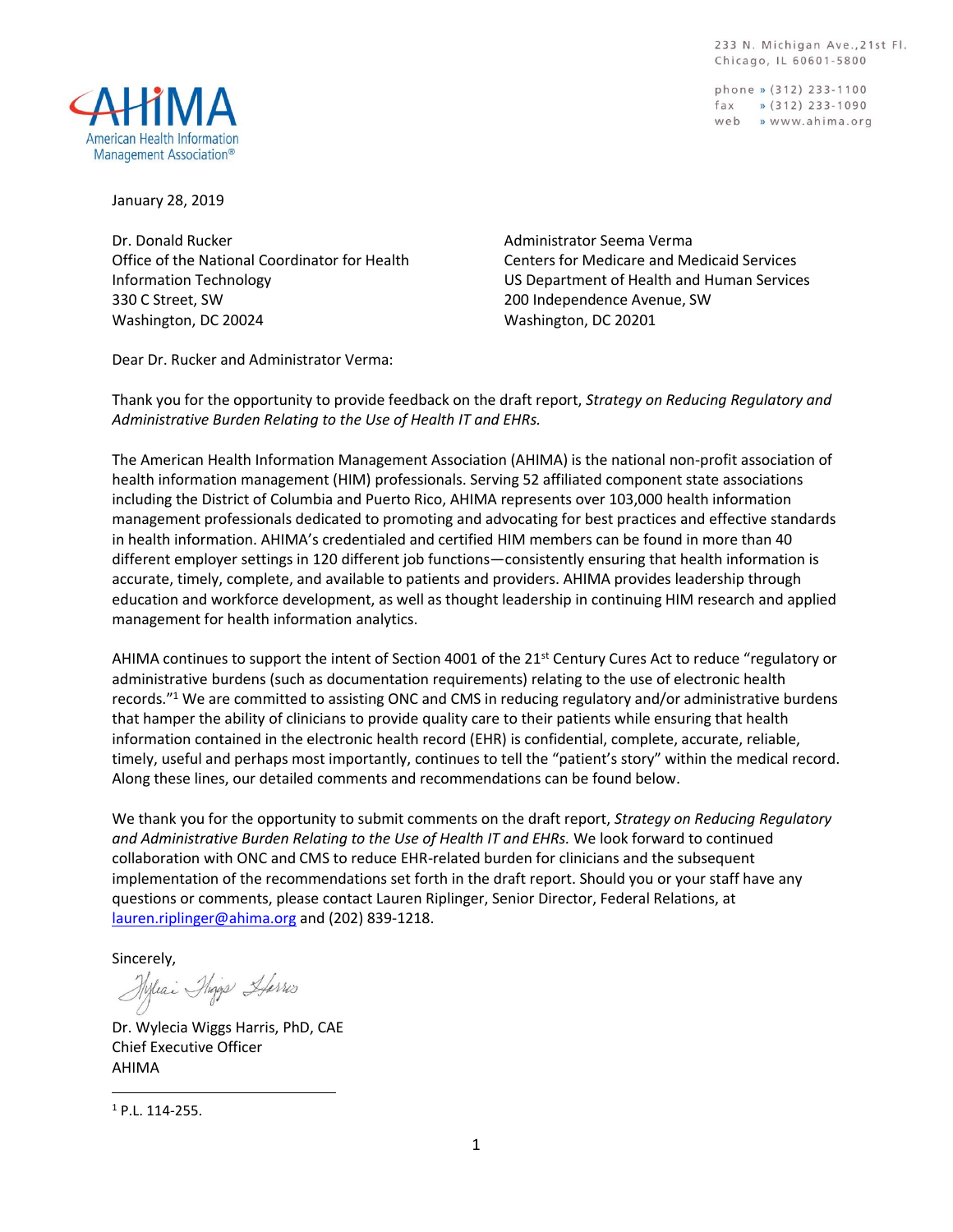| <b>Clinical Documentation</b>                                                                |                                                                                                                                                                                                                                                                                                                                                                                                                                                                                                                                                                                                                                                                                                                                                                                                                                                                                                                                                                                                                                                                                                                                                                                                      |  |
|----------------------------------------------------------------------------------------------|------------------------------------------------------------------------------------------------------------------------------------------------------------------------------------------------------------------------------------------------------------------------------------------------------------------------------------------------------------------------------------------------------------------------------------------------------------------------------------------------------------------------------------------------------------------------------------------------------------------------------------------------------------------------------------------------------------------------------------------------------------------------------------------------------------------------------------------------------------------------------------------------------------------------------------------------------------------------------------------------------------------------------------------------------------------------------------------------------------------------------------------------------------------------------------------------------|--|
| Strategy-Reduce regulatory burden around documentation requirements for patient visits.      |                                                                                                                                                                                                                                                                                                                                                                                                                                                                                                                                                                                                                                                                                                                                                                                                                                                                                                                                                                                                                                                                                                                                                                                                      |  |
| Recommendation                                                                               | <b>AHIMA Comment</b>                                                                                                                                                                                                                                                                                                                                                                                                                                                                                                                                                                                                                                                                                                                                                                                                                                                                                                                                                                                                                                                                                                                                                                                 |  |
| Continue to reduce overall regulatory burden<br>around documentation of patient encounters.  | AHIMA concurs with the draft report's recommendation to reduce overall regulatory burden<br>around the documentation of patient encounters. A common source of frustration for<br>clinicians and patients is that there are often many documentation requirements but<br>ultimately the documentation does not get to the heart of why the patient is in the clinician's<br>office for a particular visit. The more we can accurately tell the patient's story through<br>improved documentation, the better for patient care.<br>More specifically, AHIMA agrees with the draft report's assessment that the current E/M<br>documentation guidelines are outdated, overly complex, ambiguous, difficult to understand<br>and use, fail to meaningfully distinguish differences among code levels, require<br>documentation that is redundant or unnecessary for clinical purposes, are not aligned with<br>current clinical workflows and the current electronic environment and frequently lead to<br>"note bloat." For that reason, we commend CMS's efforts to undertake a revision of the E/M<br>documentation requirements in the Medicare CY 2019 Physician Fee Schedule (PFS) final<br>rule. |  |
|                                                                                              | We agree, as the report recommends, that other payers should consider a similar approach<br>to reducing EHR-related burden. That said, as CMS begins to implement over the next<br>several years a single payment rate for several levels of office based/outpatient visit codes,<br>we recommend that CMS continue to engage in discussions with stakeholders, including but<br>not limited to AHIMA, the American Medical Association's (AMA) CPT Editorial Panel, and<br>other physician specialty societies to further refine the policies related to the revision of the<br>CPT E/M codes and the associated E/M documentation guidelines set forth under the<br>Medicare CY 2019 PFS final rule.                                                                                                                                                                                                                                                                                                                                                                                                                                                                                               |  |
| Leverage data already present in the EHR to<br>reduce re-documentation in the clinical note. | AHIMA agrees with the draft report's recommendation that data already present in the EHR<br>should be leveraged to reduce re-documentation in the clinical note. Along these lines,<br>AHIMA supports CMS's policy finalized in the Medicare CY 2019 PFS final rule that allows<br>clinicians to focus their documentation of history and exam for established patients on what<br>has changed since their last visit or on pertinent items that have not changed instead of<br>requiring re-documentation of a defined list of required elements.                                                                                                                                                                                                                                                                                                                                                                                                                                                                                                                                                                                                                                                   |  |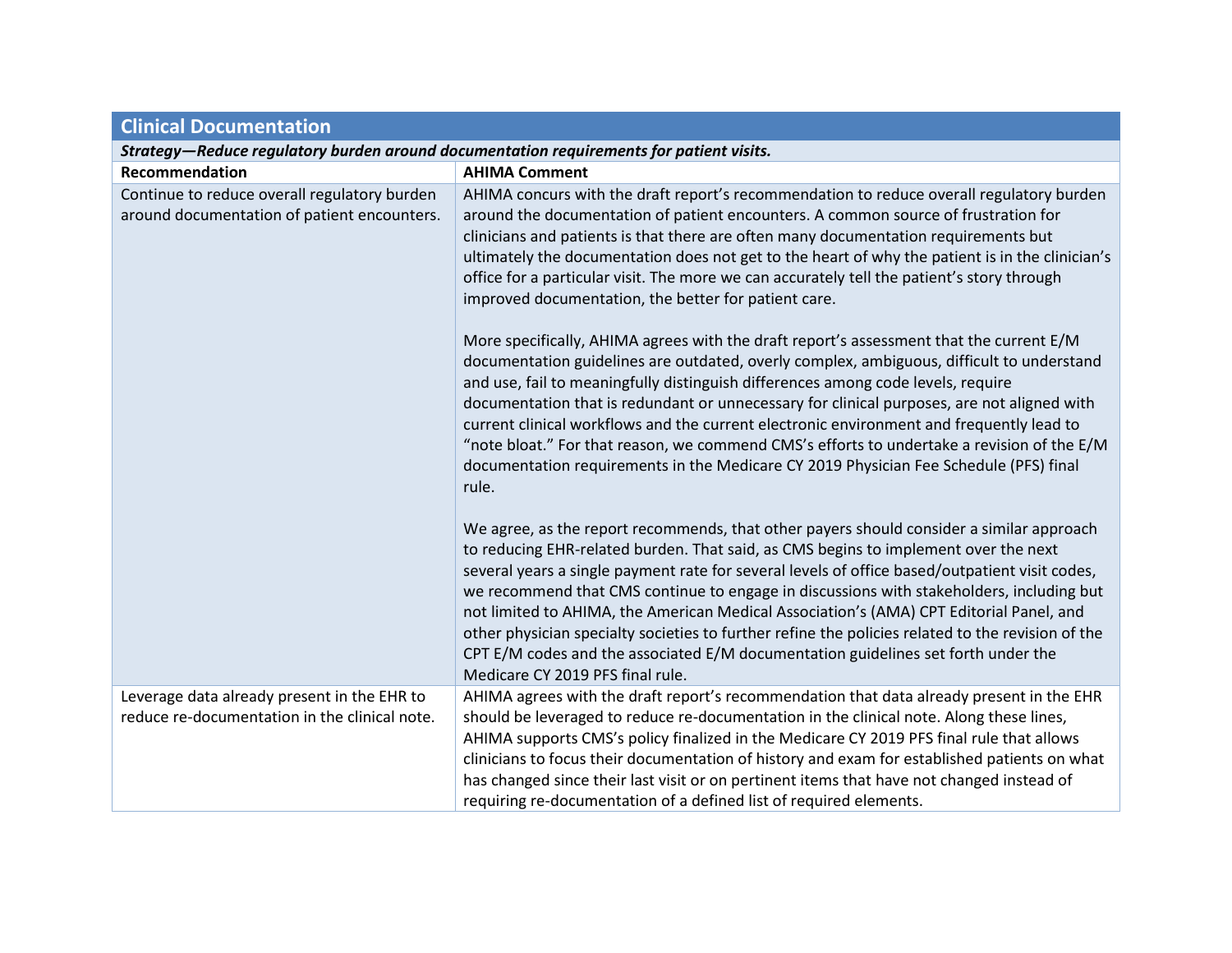|                                                                                  | AHIMA also supports CMS's policy to no longer require clinicians to enter information in the<br>medical record regarding the chief complaint and history if that information has already<br>been entered by ancillary staff or the patient. We believe these changes will help to remove<br>redundancy in E/M visit documentation and reduce subsequent clinician burden within the<br>EHR.                                               |
|----------------------------------------------------------------------------------|-------------------------------------------------------------------------------------------------------------------------------------------------------------------------------------------------------------------------------------------------------------------------------------------------------------------------------------------------------------------------------------------------------------------------------------------|
| Obtain ongoing stakeholder input about<br>updates to documentation requirements. | AHIMA supports HHS's draft recommendation that it continue to receive broad stakeholder<br>input to inform future documentation guideline modifications. We support the idea of a<br>representative task force as such a task force would provide extensive representation across<br>a diverse group of stakeholders that have a vested interest in the revision of the CPT E/M<br>codes and the associated E/M documentation guidelines. |

| <b>Clinical Documentation</b>                                                                                                          |                                                                                                                                                                                                                                                                                                                                                                                                                                                                                                              |  |
|----------------------------------------------------------------------------------------------------------------------------------------|--------------------------------------------------------------------------------------------------------------------------------------------------------------------------------------------------------------------------------------------------------------------------------------------------------------------------------------------------------------------------------------------------------------------------------------------------------------------------------------------------------------|--|
| Strategy-Continue to partner with clinical stakeholders to encourage adoption of best practices related to documentation requirements. |                                                                                                                                                                                                                                                                                                                                                                                                                                                                                                              |  |
| Recommendation                                                                                                                         | <b>AHIMA Comment &amp; Recommendations</b>                                                                                                                                                                                                                                                                                                                                                                                                                                                                   |  |
| Partner with clinical stakeholders to promote<br>clinical documentation best practices.                                                | AHIMA agrees with the draft report's recommendation that HHS continue to partner with<br>clinical professional societies to promote an understanding of documentation best practices,<br>recognize best practice industry initiatives and increase awareness of tools and resources<br>that can support implementation of best practices.                                                                                                                                                                    |  |
|                                                                                                                                        | Along these lines, AHIMA believes that clinical documentation improvement (CDI) can play a<br>critical role in improving documentation by enhancing the accuracy, completeness, and<br>trustworthiness of the data within the medical record. AHIMA has developed a number of<br>resources including its Clinical Documentation Improvement Toolkit and Copy Functionality<br>Toolkit to assist healthcare professionals in ensuring the accuracy, timeliness, and<br>consistency of clinical documentation. |  |

| <b>Clinical Documentation</b>                                                                                                     |                                                                                               |  |
|-----------------------------------------------------------------------------------------------------------------------------------|-----------------------------------------------------------------------------------------------|--|
| Strategy—Leverage health IT to standardize data and processes around ordering services and related prior authorization processes. |                                                                                               |  |
| Recommendation                                                                                                                    | <b>AHIMA Comment &amp; Recommendations</b>                                                    |  |
| Evaluate and address other process and                                                                                            | AHIMA supports the draft report's recommendation that HHS consider ways to engage             |  |
| clinical workflow factors contributing to                                                                                         | stakeholders to further address the challenges associated with prior authorization, including |  |
| burden associated with prior authorization.                                                                                       | but not limited to a discussion of (1) developing and disseminating best practices for        |  |
|                                                                                                                                   | optimizing electronic workflows around prior authorization, and (2) health IT-enabled         |  |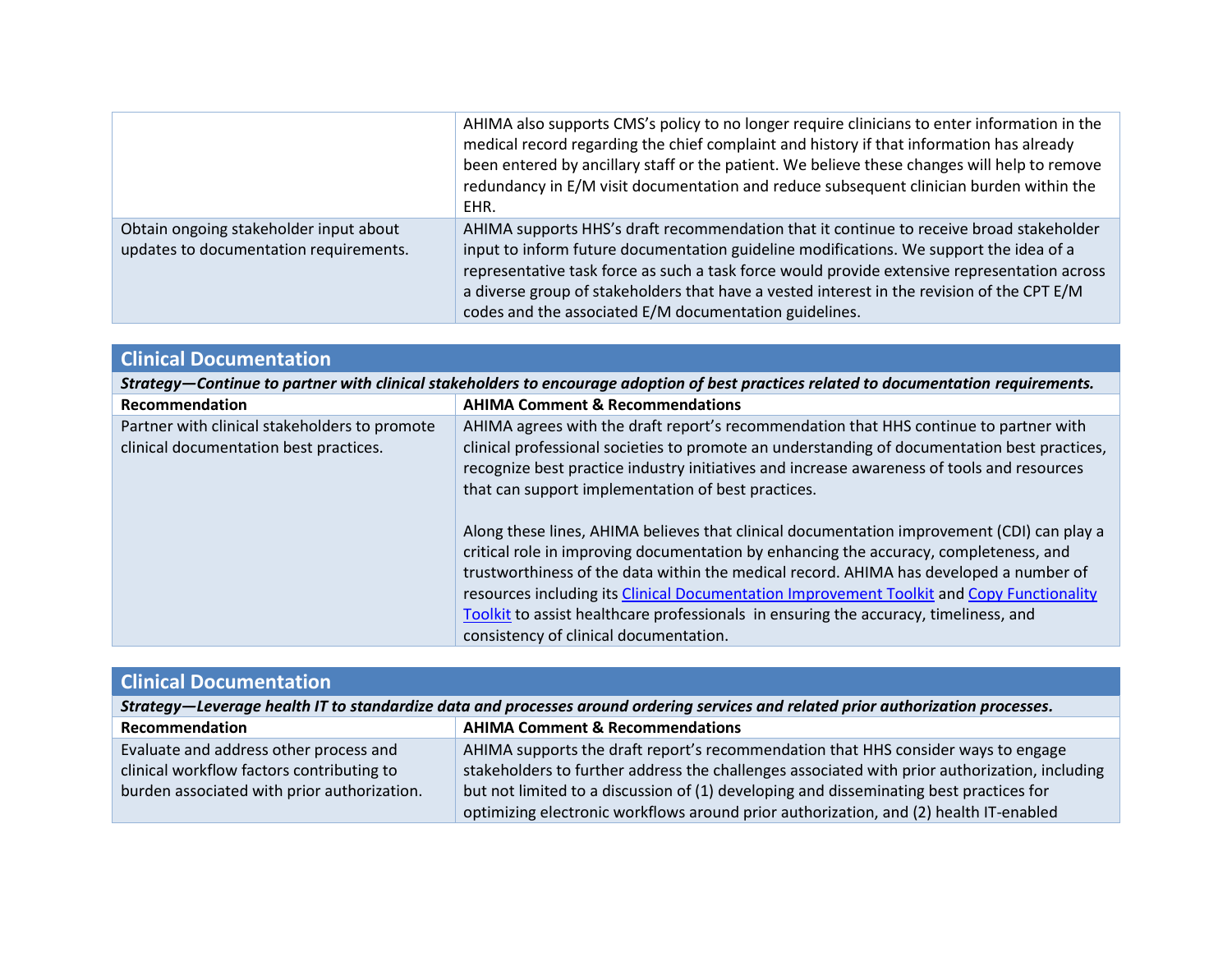|                                                                                          | processes that leverage existing data within the record to reduce the total volume of prior<br>authorization requests that clinicians must submit. AHIMA and its members are aware of a<br>number of different technologies including AI-assisted products that seek to streamline and<br>automate the prior authorization process. Where appropriate, we recommend that HHS seek<br>to highlight such innovative approaches as part of its development and dissemination of best<br>practices around prior authorization.                                                                                                                                                                                                                        |
|------------------------------------------------------------------------------------------|---------------------------------------------------------------------------------------------------------------------------------------------------------------------------------------------------------------------------------------------------------------------------------------------------------------------------------------------------------------------------------------------------------------------------------------------------------------------------------------------------------------------------------------------------------------------------------------------------------------------------------------------------------------------------------------------------------------------------------------------------|
| Coordinate efforts to advance new standard<br>approaches supporting prior authorization. | AHIMA concurs with HHS's recommendation that it continue to pursue standards that seek<br>to improve the prior authorization ecosystem through multi-stakeholder groups such as the<br>Da Vinci project and the P2 FHIR Task Force. We recognize that both ONC and CMS may be<br>constrained in their agency authority to dictate the use of certain standards and common<br>approaches to all payers. However, the lack of standardized electronic transactions across<br>payers not only continues to burden clinicians but can stand in the way of patient care. HHS's<br>ongoing participation in multi-stakeholder activities will serve to highlight such important<br>efforts and help disseminate such standards across all stakeholders. |

# **Health IT Usability and the User Experience**

*Strategy— Improve usability through better alignment of EHRs with clinical workflow; improve decision making and documentation tools.*

| Recommendation                                                       | <b>AHIMA Comment &amp; Recommendations</b>                                                                                                                                                                                                                                                                                                                                                                                                                                                                                                                |
|----------------------------------------------------------------------|-----------------------------------------------------------------------------------------------------------------------------------------------------------------------------------------------------------------------------------------------------------------------------------------------------------------------------------------------------------------------------------------------------------------------------------------------------------------------------------------------------------------------------------------------------------|
| Better align EHR system design with real-world<br>clinical workflow. | AHIMA concurs with the draft report's recommendation that health IT developers should<br>work with practicing clinicians, nurses, laboratorians, administrators, and professional<br>organizations who can advise developers as they make decisions and prioritize interactive<br>display features during the development stage to help streamline workflow. End user<br>involvement in the development stage is critical to ensuring that initial EHR system design<br>aligns with clinical workflow and minimizes administrative burden for clinicians. |
| Improve clinical documentation functionality.                        | AHIMA strongly agrees with the recommendation that policies regarding copy-and-paste<br>functionality should be put in place at the institutional level for the management of copied<br>text that balances efficacy with safety.                                                                                                                                                                                                                                                                                                                          |
|                                                                      | The practice of copy and paste can lead to errors such as inaccurate or outdated<br>information, redundant information (including information not relevant to the patient<br>encounter), inability to identify when the documentation was first created, "note bloat," and<br>the propagation of false information. Inappropriate use of copy-and-paste can also raise<br>significant patient safety concerns and create risk for the clinician and/or institution.                                                                                       |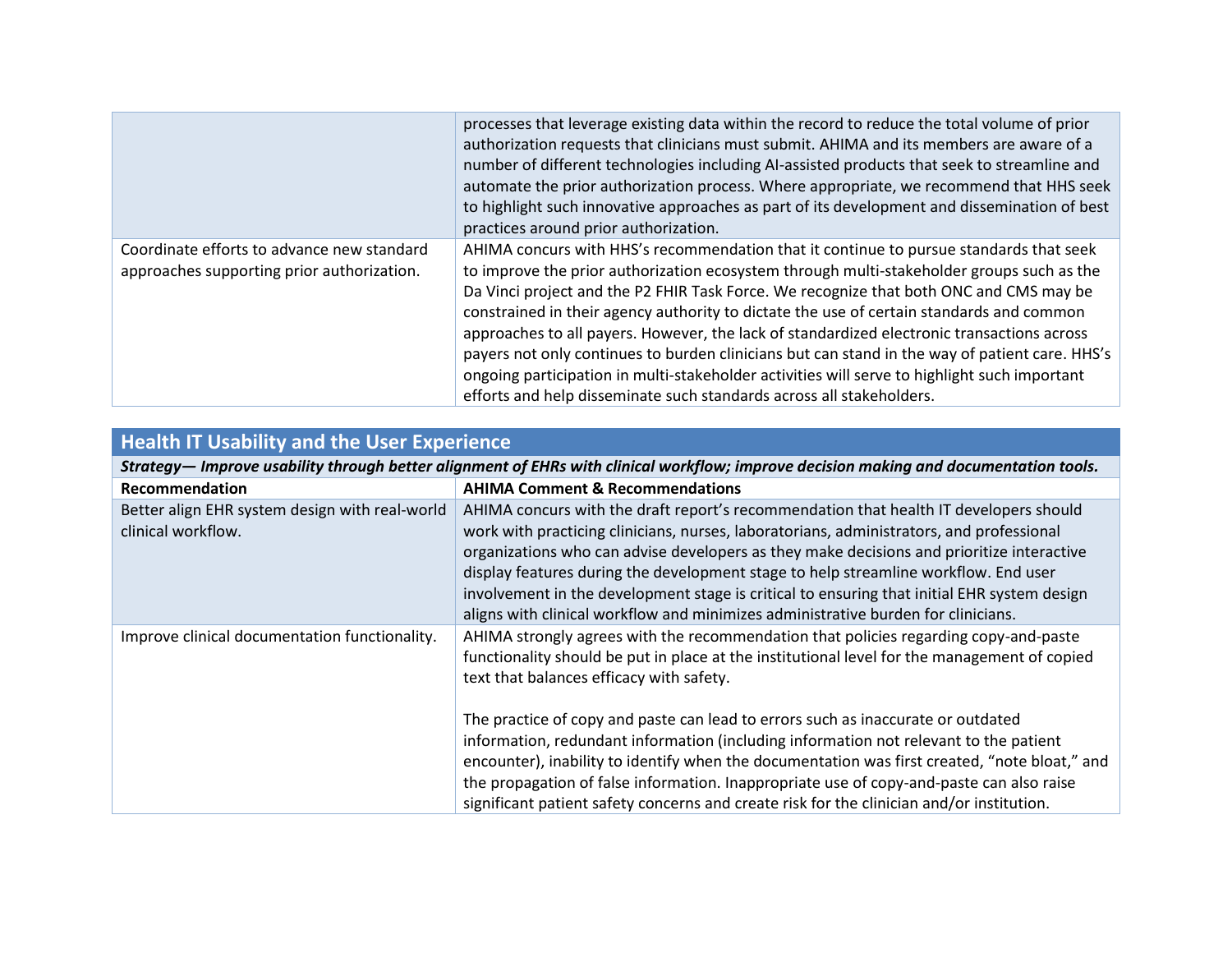|                                                       | We agree with the draft report that the private sector has led the way in developing best<br>practices for copy and paste functionality and recommend that HHS continue to look to the<br>private sector for solutions that address the appropriate use of copy-and-paste functionality.<br>Along these lines, AHIMA's "Copy Functionality Toolkit" seeks to assist HIM professionals in<br>ensuring that appropriate organization-wide governance policies and procedures are in place<br>to manage copy and paste functionality including but not limited to: model copy and copy<br>function sanction policies, a model copy functionality audit policy, an education policy for<br>use of copy functionality as well as a provider training checklist and organizational and<br>vendor checklists.                                                                                                                                                                                                                                                                                                                                                                                                                                                                                                                                                                                                                                                                                                                                                                                                                                                                                                                                                                 |
|-------------------------------------------------------|------------------------------------------------------------------------------------------------------------------------------------------------------------------------------------------------------------------------------------------------------------------------------------------------------------------------------------------------------------------------------------------------------------------------------------------------------------------------------------------------------------------------------------------------------------------------------------------------------------------------------------------------------------------------------------------------------------------------------------------------------------------------------------------------------------------------------------------------------------------------------------------------------------------------------------------------------------------------------------------------------------------------------------------------------------------------------------------------------------------------------------------------------------------------------------------------------------------------------------------------------------------------------------------------------------------------------------------------------------------------------------------------------------------------------------------------------------------------------------------------------------------------------------------------------------------------------------------------------------------------------------------------------------------------------------------------------------------------------------------------------------------------|
| Improve presentation of clinical data within<br>EHRs. | AHIMA supports the draft report's recommendation that health IT developers could reduce<br>cognitive load on the end user by working to optimize and improve information display and<br>by using healthcare-specific graphical user interface (GUI) elements. We agree with the<br>report that such optimization may enable clinicians to be presented with a manageable<br>amount of data to inform their clinical decision making.<br>That said, we are concerned about the recommendation in the draft report that "data<br>contained in documents such as scanned reports should be extracted and indexed for better<br>retrieval." We agree that when possible, such information should be extracted and indexed,<br>and that existing technologies enable such data to be extracted and indexed from scanned<br>reports. However, such technologies and processes can be costly, require additional staff<br>resources, and may be difficult for small and/or rural practices and facilities to implement.<br>Additionally, our members have noted that existing technologies may be limited in their<br>ability to extract and index handwritten documentation from scanned reports. AHIMA is<br>hopeful that increased use of natural language processing and related technologies will help<br>to address this current challenge including driving down overall costs associated with data<br>extraction and indexing. However, we recommend that the report acknowledge the<br>challenges associated with extracting and indexing data from scanned reports and suggest<br>that the draft report recommend that HHS highlight and disseminate best practices around<br>the extraction and indexing of data from scanned reports that enhance data retrieval. |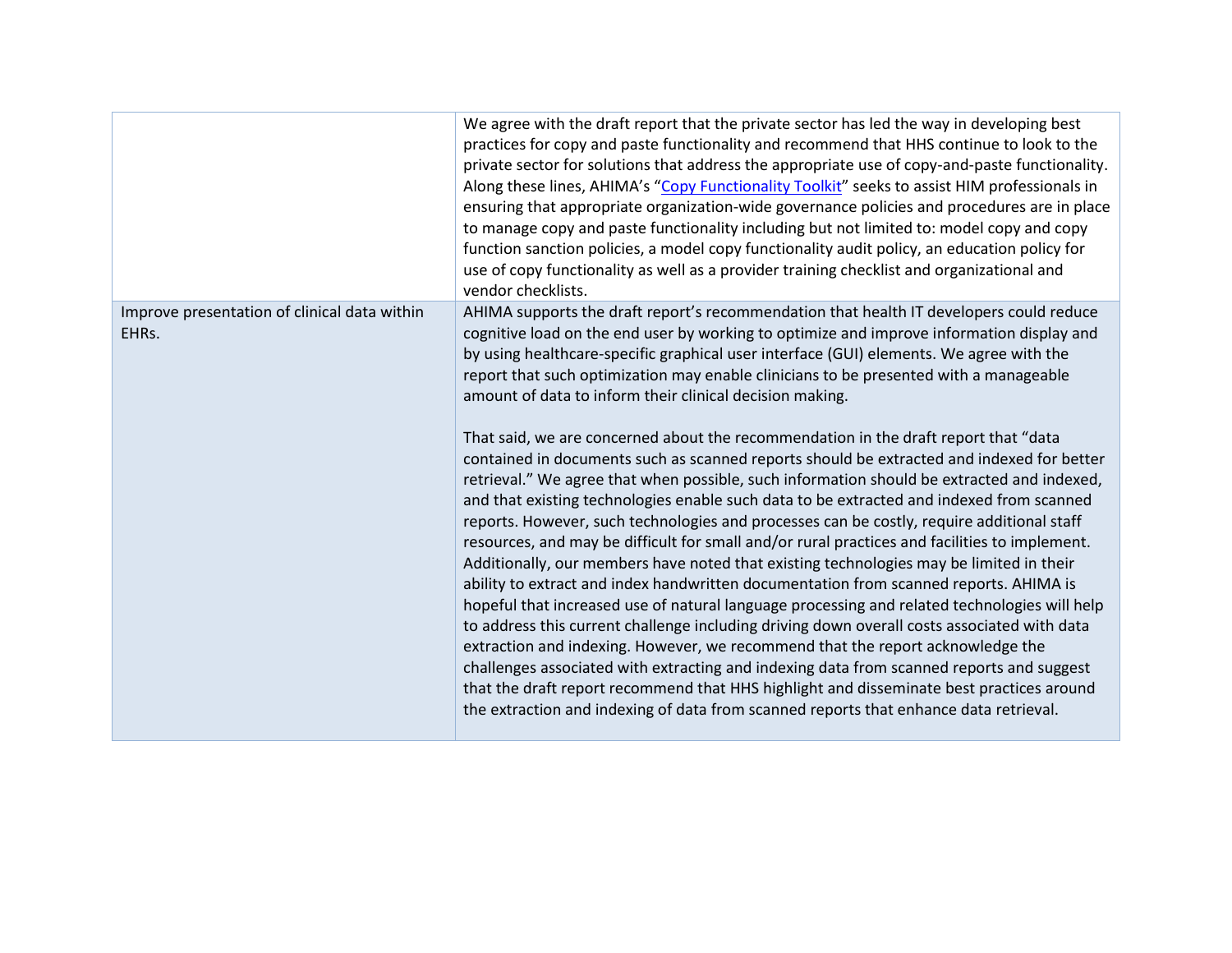### **Health IT Usability and the User Experience**

*Strategy— Improve health IT usability by promoting the importance of implementation decisions for clinician efficiency, satisfaction, and lowered burden.*

| Recommendation                                               | <b>AHIMA Comment &amp; Recommendations</b>                                                                                                                                                                                                                                                                                                                                                                                                                                                                                                                                                                                                                                                                                                                                                                                                                                                                                                                                                                                                                                                                                                                                                                                                                                                                                                                                                                                                                                                                                                                                                                       |
|--------------------------------------------------------------|------------------------------------------------------------------------------------------------------------------------------------------------------------------------------------------------------------------------------------------------------------------------------------------------------------------------------------------------------------------------------------------------------------------------------------------------------------------------------------------------------------------------------------------------------------------------------------------------------------------------------------------------------------------------------------------------------------------------------------------------------------------------------------------------------------------------------------------------------------------------------------------------------------------------------------------------------------------------------------------------------------------------------------------------------------------------------------------------------------------------------------------------------------------------------------------------------------------------------------------------------------------------------------------------------------------------------------------------------------------------------------------------------------------------------------------------------------------------------------------------------------------------------------------------------------------------------------------------------------------|
| Increase end user engagement and training.                   | AHIMA concurs with the draft report's recommendation that clinicians should be involved in<br>all phases of the lifecycle of an EHR including acquisition, implementation, optimization,<br>upgrades and additional product and/or application integration. Clinician involvement<br>throughout the lifecycle of the EHR will help ensure that the EHR is meeting the needs of the<br>end user. Initial and ongoing EHR training is also a critical component of helping to ensure<br>that end users can demonstrate a high degree of competency with the EHR, and we are<br>pleased that the draft report includes such a recommendation. That said, smaller and/or<br>rural practices and facilities may face challenges in having the resources necessary to provide<br>such ongoing training. Under such circumstances, we recommend that ONC and CMS<br>leverage existing communication channels to highlight federal resources for such practices<br>and facilities including the ONC Change Package for Improving EHR Usability.<br>We also appreciate the draft report's recommendation that healthcare institutions can<br>consider leveraging EHR metadata such as audit logs to help develop insight into workflow<br>and usage patterns. That said, it is worth noting that the ease of use of audit logs can vary by<br>EHR vendor and can often be difficult to use, often requiring extensive resources, including<br>manpower, to process and synthesize the information. Under such circumstances, smaller<br>and more rural practices may be unable to fully take advantage of such resources. |
| Promote understanding of budget<br>requirements for success. | A frequent challenge that AHIMA members face is educating institutional leaders that the<br>lifespan of EHR implementation is not a one-time investment but one that requires ongoing<br>budget allocation. For that reason, AHIMA believes that if a healthcare institution is not<br>inhibited by resource constraints, it should transition from a fixed budget implementation<br>model to one that incorporates: ongoing technical support for end users, ongoing training of<br>clinical staff, and required technical resources to support upgrades, system maintenance,<br>troubleshooting, system backup, and disaster recovery functionality.<br>We also agree with the report's suggestion that EHR developers assist institutions in their<br>budgetary planning by being transparent with projected costs over the anticipated lifespan<br>of the EHR implementation. Such transparency will enable health IT and HIM departments as<br>well as C-suite leaders to appropriately plan for the lifespan of the EHR implementation.                                                                                                                                                                                                                                                                                                                                                                                                                                                                                                                                                                    |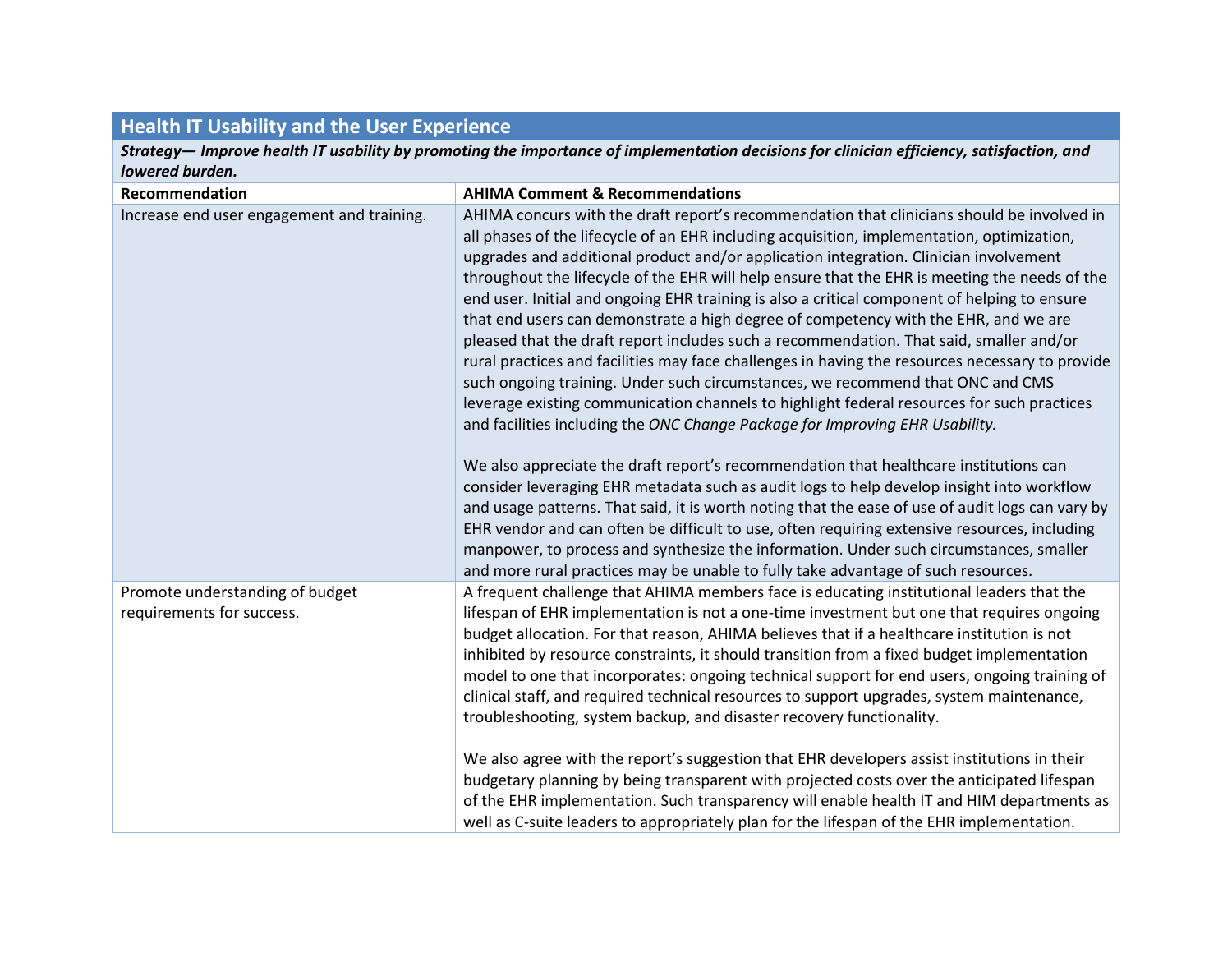# **EHR Reporting**

*Strategy—Address program reporting and participation burdens by simplifying program requirements and incentivizing new approaches that are both easier and provide better value to clinicians.*

| Recommendation                                                                         | <b>AHIMA Comment &amp; Recommendations</b>                                                                                                                                                                                                                                                                                                                                                                                                                                                                                                                                                                                                                                                                                                                                                                                               |
|----------------------------------------------------------------------------------------|------------------------------------------------------------------------------------------------------------------------------------------------------------------------------------------------------------------------------------------------------------------------------------------------------------------------------------------------------------------------------------------------------------------------------------------------------------------------------------------------------------------------------------------------------------------------------------------------------------------------------------------------------------------------------------------------------------------------------------------------------------------------------------------------------------------------------------------|
| Simplify the scoring model for the Promoting<br>Interoperability performance category. | AHIMA supports CMS's restructuring of program requirements for the Promoting<br>Interoperability performance category and the Medicare Promoting Interoperability program<br>for eligible hospitals and critical access hospitals (CAHs). We believe the performance-based<br>methodology as finalized by CMS in the Medicare CY 2019 PFS final rule and the Medicare CY<br>2019 IPPS final rule will reduce administrative burden for clinicians and offer additional<br>opportunities to demonstrate success under the Promoting Interoperability performance<br>category under MIPS and the Medicare Promoting Interoperability program. Narrowing the<br>focus of the required measures under the revised scoring model to measures that seek to<br>promote interoperability and improve data exchange, access, and use will enhance |
|                                                                                        | coordinated care while enabling patients to access their health information.                                                                                                                                                                                                                                                                                                                                                                                                                                                                                                                                                                                                                                                                                                                                                             |

|  | <b>EHR Reporting</b> |
|--|----------------------|
|  |                      |
|  |                      |

| Strategy—Improving the value and usability of electronic clinical quality measures while decreasing healthcare provider burden.                                                                              |                                                                                                                                                                                                                                                                                                                                                                                                                                                                                                                                                                                                                                                                                                            |  |
|--------------------------------------------------------------------------------------------------------------------------------------------------------------------------------------------------------------|------------------------------------------------------------------------------------------------------------------------------------------------------------------------------------------------------------------------------------------------------------------------------------------------------------------------------------------------------------------------------------------------------------------------------------------------------------------------------------------------------------------------------------------------------------------------------------------------------------------------------------------------------------------------------------------------------------|--|
| Recommendation                                                                                                                                                                                               | <b>AHIMA Comment &amp; Recommendations</b>                                                                                                                                                                                                                                                                                                                                                                                                                                                                                                                                                                                                                                                                 |  |
| Continue to evaluate the current landscape<br>and future direction of electronic quality<br>measurement and provide a roadmap toward<br>increased electronic reporting through the<br>eCQM Strategy Project. | AHIMA members continue to cite clinician challenges in utilizing their EHRs to report quality<br>performance data as such reporting often requires manual extraction and reporting. AHIMA<br>is supportive of efforts to transition to electronic measurement and reporting provided the<br>quality measures align with clinical workflow and do not create additional administrative<br>burden on clinicians. Additionally, we believe that as CMS works to revise existing eCQMs<br>and develop new eCQMs, it should continue to engage with provider groups including<br>specialties and subspecialties to ensure that the quality measures are meaningful and<br>relevant to the provider communities. |  |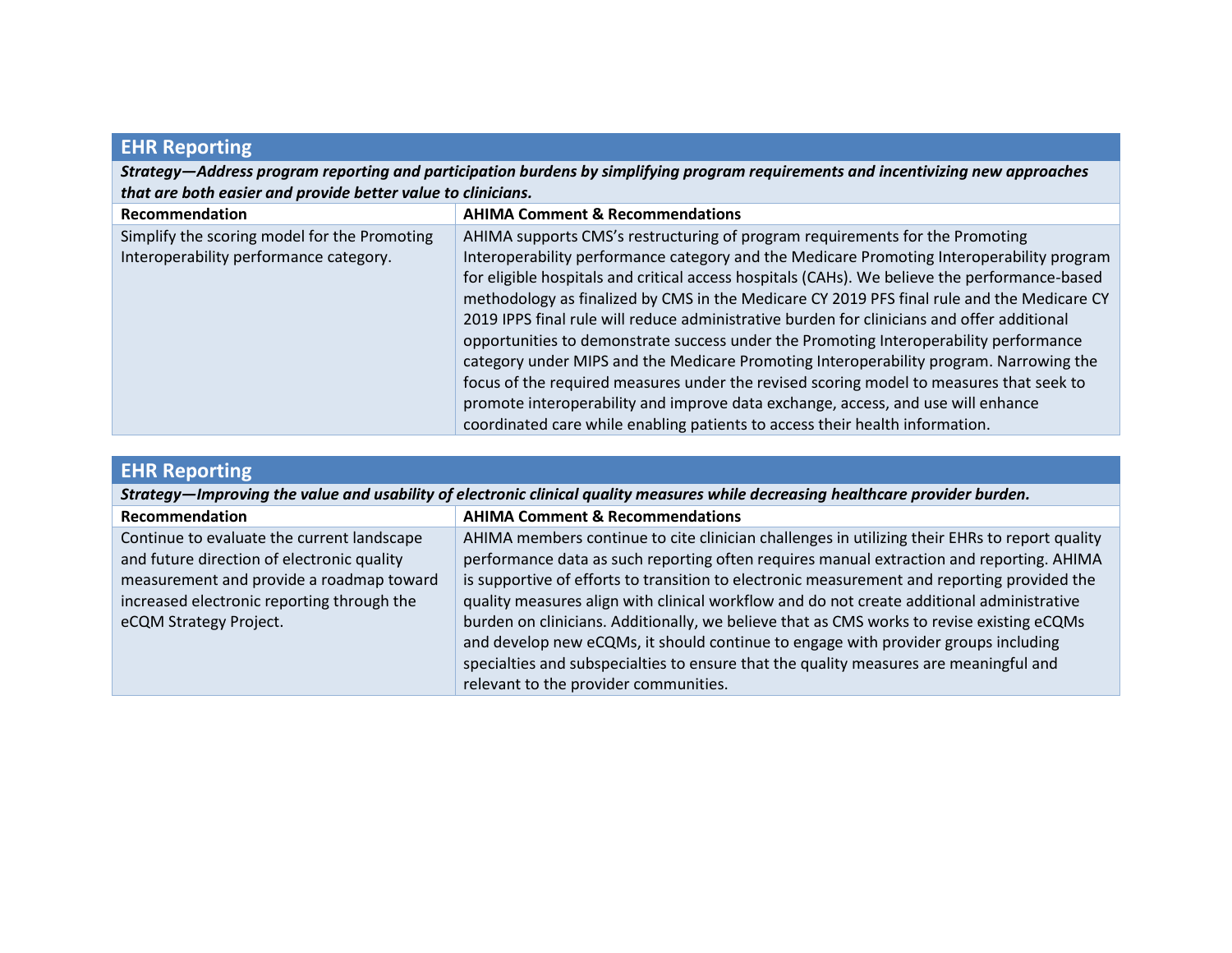#### **Public Health Reporting**

*Strategy—Increase adoption of electronic prescribing of controlled substances and retrieval of medication history from state PDMPs through improved integration of health IT into provider workflow.*

| Recommendation                                | <b>AHIMA Comment &amp; Recommendations</b>                                                      |
|-----------------------------------------------|-------------------------------------------------------------------------------------------------|
| Federal agencies, in partnership with states, | AHIMA supports the draft report's recommendation that federal agencies, in partnership          |
| should improve interoperability between       | with states, should improve interoperability between health IT and PDMPs through the            |
| health IT and PDMPs through the adoption of   | adoption of common industry standards consistent with ONC and CMS policies and the              |
| common industry standards consistent with     | HIPAA Privacy and Security Rules. A concern for AHIMA members is that not all EHRs are          |
| ONC and CMS policies and the HIPAA Privacy    | currently fully integrated with a state's PDMP. As a result, clinicians must often abandon      |
| and Security Rules, to improve timely access  | their workflow and log-in separately to a PDMP and manually enter the data to document          |
| to medication histories in PDMPs. States      | completion of the query. Because separate sign-in to a non-integrated PDMP requires hand        |
| should also leverage funding sources,         | entry of demographics to search for a specific patient, this in turn, increases the probability |
| including but not limited to 100 percent      | of erroneously matching a patient to another individual's health information—raising patient    |
| federal Medicaid financing under the          | safety and privacy concerns. The adoption of common industry standards by federal funding       |
| SUPPORT for Patients and Communities Act,     | agencies could help to further accelerate PDMP and health IT integration thereby improving      |
| to facilitates EHR integration with PDMPs     | workflows and reducing administrative burden on clinicians.                                     |
| using existing standards.                     |                                                                                                 |

#### **Public Health Reporting**

*Strategy—Inventory reporting requirements for federal healthcare and public health programs that rely on EHR data to reduce collection and reporting burden on clinicians. Focus on harmonizing requirements across federally funded programs that impact a critical mass of providers.*

| Recommendation                                | <b>AHIMA Comment &amp; Recommendations</b>                                                   |
|-----------------------------------------------|----------------------------------------------------------------------------------------------|
| HHS should convene key stakeholders,          | AHIMA supports the draft report's recommendation that HHS should convene stakeholders,       |
| including state public health departments and | including state public health departments and community health centers to inventory          |
| community health centers to inventory         | reporting requirements from federally funded public health programs that rely on EHR data.   |
| reporting requirements from federally funded  | AHIMA members note that clinicians are often bound by a patchwork of local, state, and       |
| public health programs that rely on EHR data. | federal public health reporting requirements that result in the reporting of the same data   |
| Based on that inventory, relevant federal     | sets to several authorities via multiple methodologies which in turn contribute to clinician |
| agencies should work together to identify     | burden. For that reason, we recommend that HHS adopt an approach similar to its              |
| common data reported to relevant state        | establishment of the HHS Measurement Policy Council in 2012 which sought to align clinical   |
| health departments and federal program-       | quality measures across national programs and supported state and private-sector efforts to  |
| specific reporting platforms.                 | adopt core measure sets to advance further harmonization across the healthcare ecosystem.    |